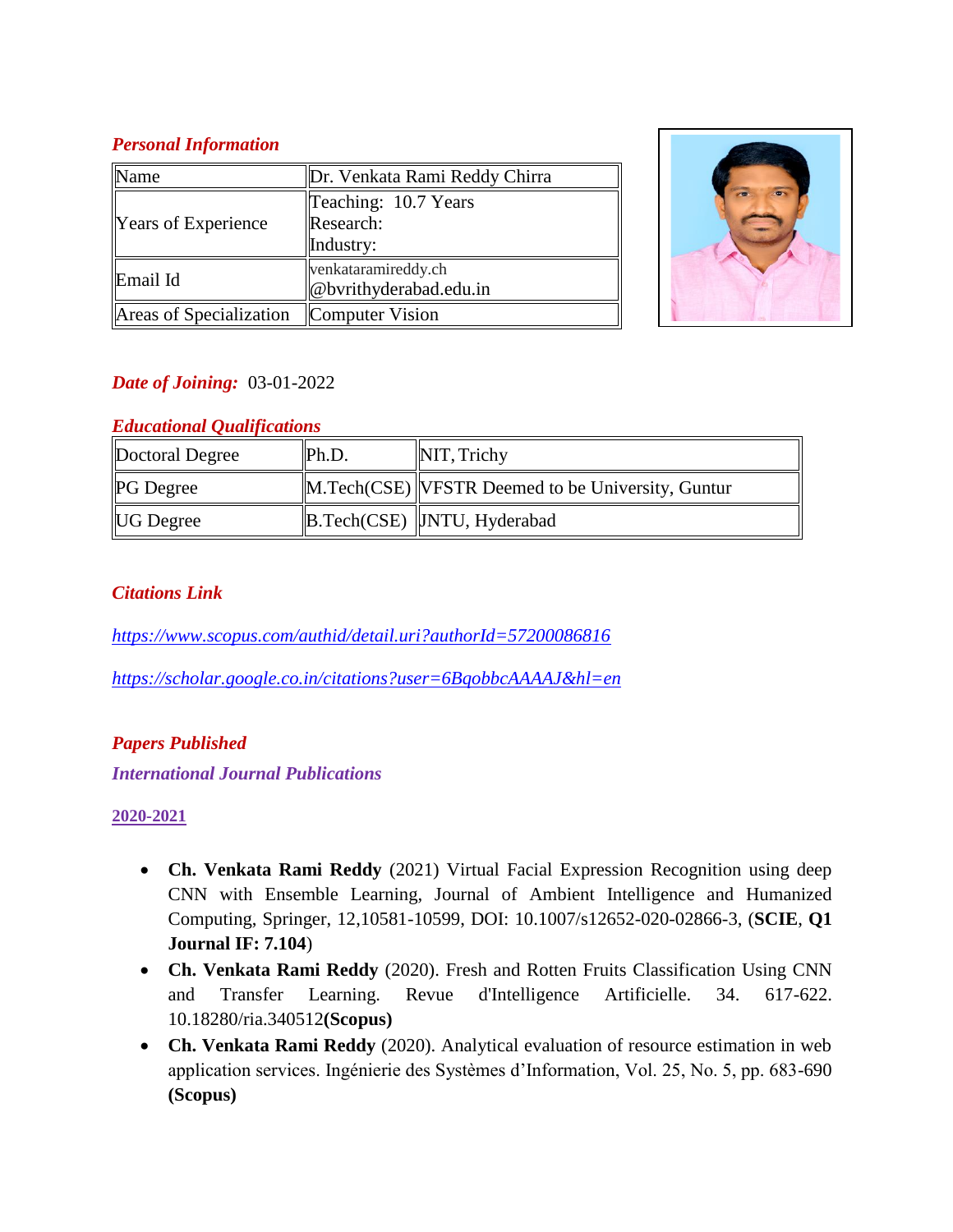- **Ch. Venkata Rami Reddy (**2020). High-Order Total Bounded Variation Approach for Gaussian Noise and Blur Removal. International Journal of Advanced Science and Technology, 29(3), 10152 – 10161**(Scopus)**
- **Ch. Venkata Rami Reddy** (2020). Performance evaluation of email spam text classification using deep neural networks. Review of Computer Engineering Studies, Vol. 7, No. 4, pp. 91-95. <https://doi.org/10.18280/rces.070403>

#### **2019-2020**

- **Ch. Venkata Rami Reddy** (2019). Facial emotion recognition using NLPCA and SVM, Traitement du Signal, Vol. 36, No. 1, pp. 13-22. (**SCIE: Q3 Journal, IF:2.589**)
- **Ch. Venkata Rami Reddy** (2019), Deep CNN: A machine learning approach for driver drowsiness detection based on eye state. Revue d'Intelligence Artificielle, Vol. 33, No. 6, pp. 461-466**(Scopus)**
- **Ch. Venkata Rami Reddy** (2019), "An automatic driver drowsiness detection system using DWT and RBFNN", IJRTE, Volume-7, Issue-5S4, February 2019**(Scopus)**
- **Ch. Venkata Rami Reddy** (2019), A novel energy efficient scheduling for VM consolidation and migration in cloud data centers. Ingénierie des Systèmes d'Information, Vol. 24, No. 5, pp. 539-546**(Scopus)**

## **2017-2018**

- **Ch. Venkata Rami Reddy** (2014), "Multi-Feature fusion based Facial Expression Classification Using DLBP and DCT" International Journal of Software Engineering and Its Applications, Vo 8. No .9(2014), pp-55-6**(Scopus)**
- **Ch. Venkata Rami Reddy** (2014), A. Ranganadha Reddy, SK. Salmuddin," Homology modeling studies of Ras protein in cancer", Research Journal of Pharmaceutical, Biological and Chemical Sciences, Vol .5(2014), pp 273-283**(Scopus)**
- **Ch. VENKATA RAMI REDDY** (2017), "Gender Detection Using LBP and SVM Classification", International Journal for Innovative Engineering and Management Research, Vol.6, PP. 227-237. 2017

## *International Conference Publications*

- Shariff, Vahiduddin & Aluri, Yuva & **Reddy, Ch.** (2019). New distributed routing algorithm in wireless network models. Journal of Physics: Conference Series. 1228. 012027. 10.1088/1742-6596/1228/1/012027
- **Ramireddy, C.V.,** K.V. Krishna Kishore," Facial Expression classification using kernel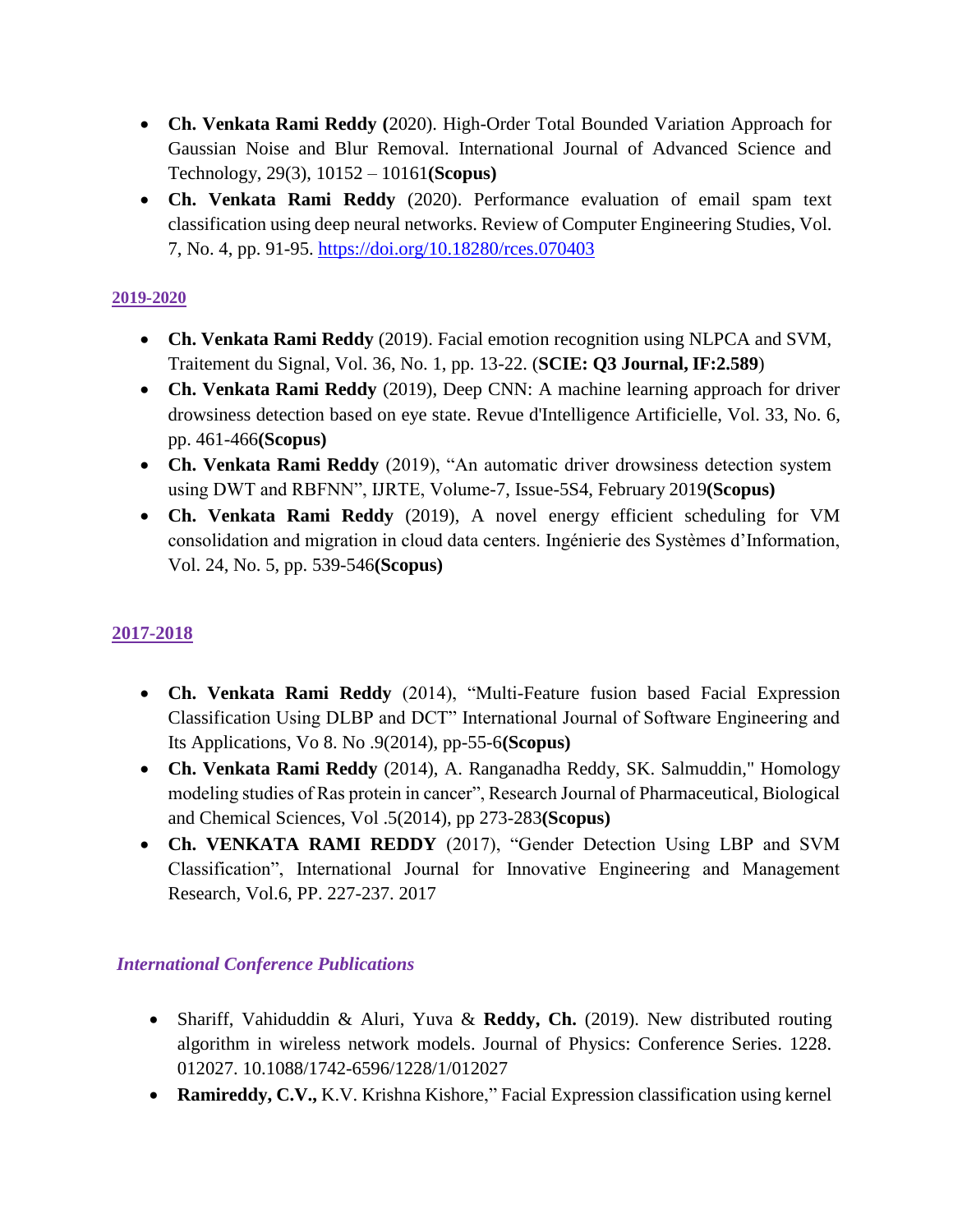based PCA with fused DCT and GWT Features", Computational Intelligence and Computing Research(ICCIC), 2013 IEEE International Conference on, vol.,no., pp.1,6,26-28 Dec. 2013.

 **C. V. R. Reddy**, K. V. K. Kishore, U. S. Reddy and M. Suneetha, "Person identification system using feature level fusion of multi-biometrics," 2016 IEEE International Conference on Computational Intelligence and Computing Research (ICCIC)*,* Chennai, 2016, pp. 1-6.

## *FDP's Attended / Conducted*

- Faculty Induction Programme, VFSTR Deemed to be University, July 23-30, 2011.
- IUCEE workshop on Data Mining, VFSTR Deemed to be University, July 07-11, 2012.
- Teacher Training Programme, IIIT Hyderabad, May 13-July 12, 2013.
- R&D Showcase-2014, IIIT Hyderabad, March 01-02,2014
- Workshop on Mobile Application Development, March 22-24, 2014.
- Faculty Development Program on Linux Internals, OPEN KITE, April 27-29, 2014
- IUCEE Workshop on Applications of Graph Theory & Number Theory in Engineering, Nov 19-21, 2014.
- Workshop on Big Data Analytics, NIT Tiruchirappalli, June 8-12, 2015.Workshop on Python Programming, VFSTR Deemed to be University, Feb 26- 27.2016.
- Workshop on Parallel Computing with GPUs, GCOE, IIT Bombay, NIT Trichy, March 08-10, 2016.
- 15 days' Hands-on workshop on LAMP, Finland Labs, 25 May-10 June, 2016.
- Workshop on Advanced Android Mobile App Development, VFSTR Deemed to be University, March 10-12, 2017.
- DST Workshop on Data Science Research, VFSTR & VLIT, March 18-20, 2017.
- International Workshop on Machine Learning, VFSTR Deemed to be University, July 07-12, 2017.
- Computer Vision and Image Processing (CVIP) in Association with E&ICT Academy, NITW, Dec 04-09, 2017.
- Workshop on Machine Vision & Imaging, VFSTR Deemed to be University, June 25- 26, 2018
- Machine Learning Algorithms & Application with Tensor Flow, VFSTR Deemed to be University, July 03-07, 2018
- FDP on Deep Learning and Applications, E&ICT NITW & MNIT Jaipur, Dec 09-13 2019